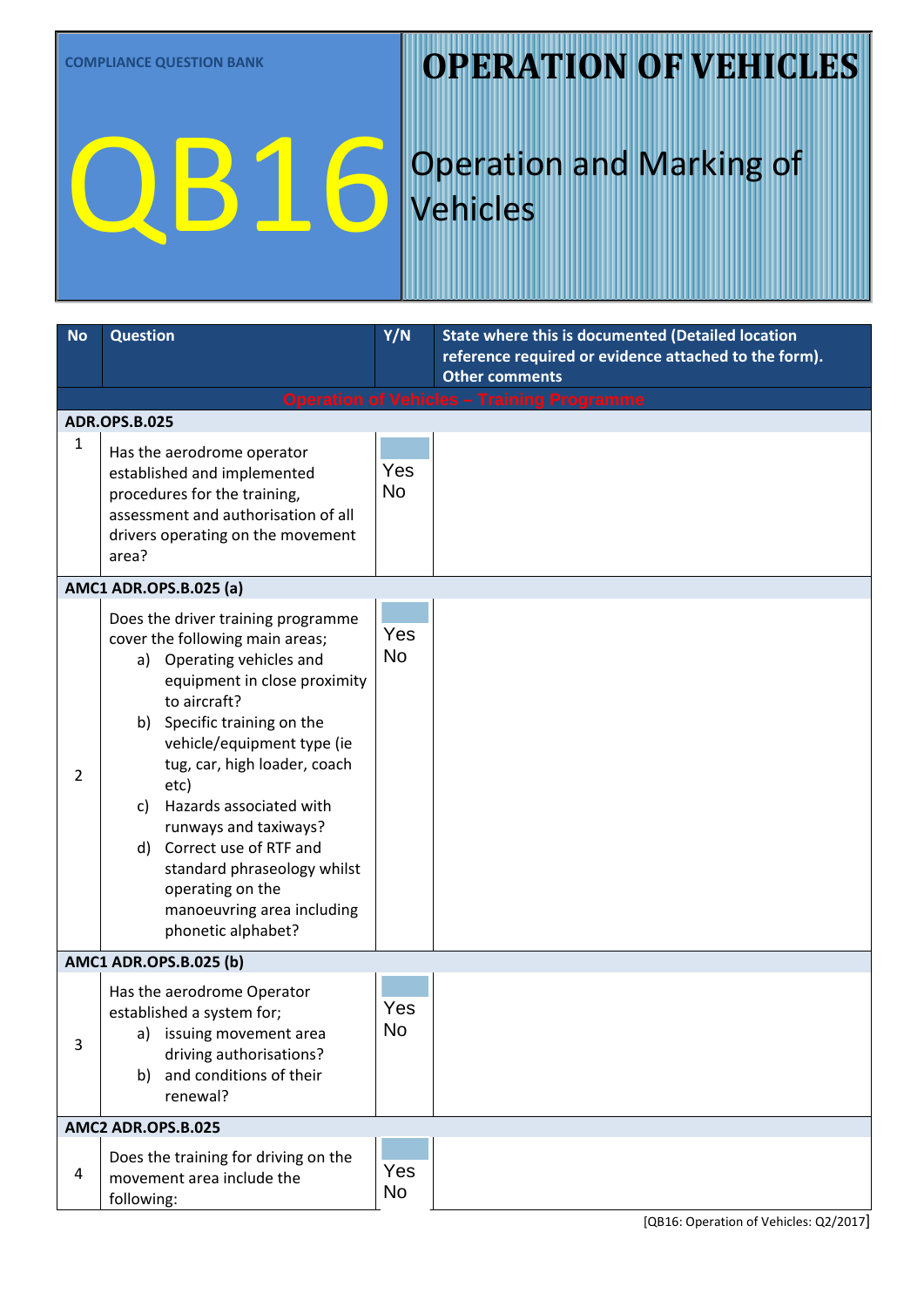### **OPERATION OF VEHICLES**

# QB16

## Operation and Marking of Vehicles

| <b>No</b> | <b>Question</b>                                                                                                                                                                                                                                                                                                                    | Y/N       | <b>State where this is documented (Detailed location</b>                       |  |  |
|-----------|------------------------------------------------------------------------------------------------------------------------------------------------------------------------------------------------------------------------------------------------------------------------------------------------------------------------------------|-----------|--------------------------------------------------------------------------------|--|--|
|           |                                                                                                                                                                                                                                                                                                                                    |           | reference required or evidence attached to the form).<br><b>Other comments</b> |  |  |
|           | the aerodrome topography?<br>(a)<br>(b) aerodrome signs, markings<br>and lights?<br>terms and phrases used in<br>(c)<br>aerodrome control if<br>required?                                                                                                                                                                          |           |                                                                                |  |  |
|           | (d) RTF operating procedures<br>when driving on the<br>manoeuvring area?<br>(e) rules of air traffic services as<br>they relate to ground<br>operations?<br>aerodrome rules and<br>(f)<br>procedures?<br>low visibility procedures?<br>(g)<br>(h) specialist functions as<br>required, for example, in<br>rescue and firefighting? |           |                                                                                |  |  |
|           |                                                                                                                                                                                                                                                                                                                                    |           | <b>Marking &amp; Lighting of Vehicles</b>                                      |  |  |
|           | <b>ADR.OPS.B.080</b>                                                                                                                                                                                                                                                                                                               |           |                                                                                |  |  |
| 5         | Are all vehicles, and other mobile<br>objects, operating on the<br>manoeuvring area:<br>marked by colours or display<br>(a)<br>flags?<br>Conspicuous colours used?<br>(b)<br>(If flags are used do they comply<br>with the applicable CS?).                                                                                        | Yes<br>No |                                                                                |  |  |
|           | <b>ADR.OPS.B.080</b>                                                                                                                                                                                                                                                                                                               |           |                                                                                |  |  |
| 6         | Where vehicles, and other mobile<br>objects, are used at night or in low<br>visibility conditions, are they lighted?<br>(Aircraft servicing equipment and<br>vehicles used only on the apron may<br>be exempted)                                                                                                                   | Yes<br>No |                                                                                |  |  |
|           | AMC1 ADR.OPS.B.080(d)                                                                                                                                                                                                                                                                                                              |           |                                                                                |  |  |